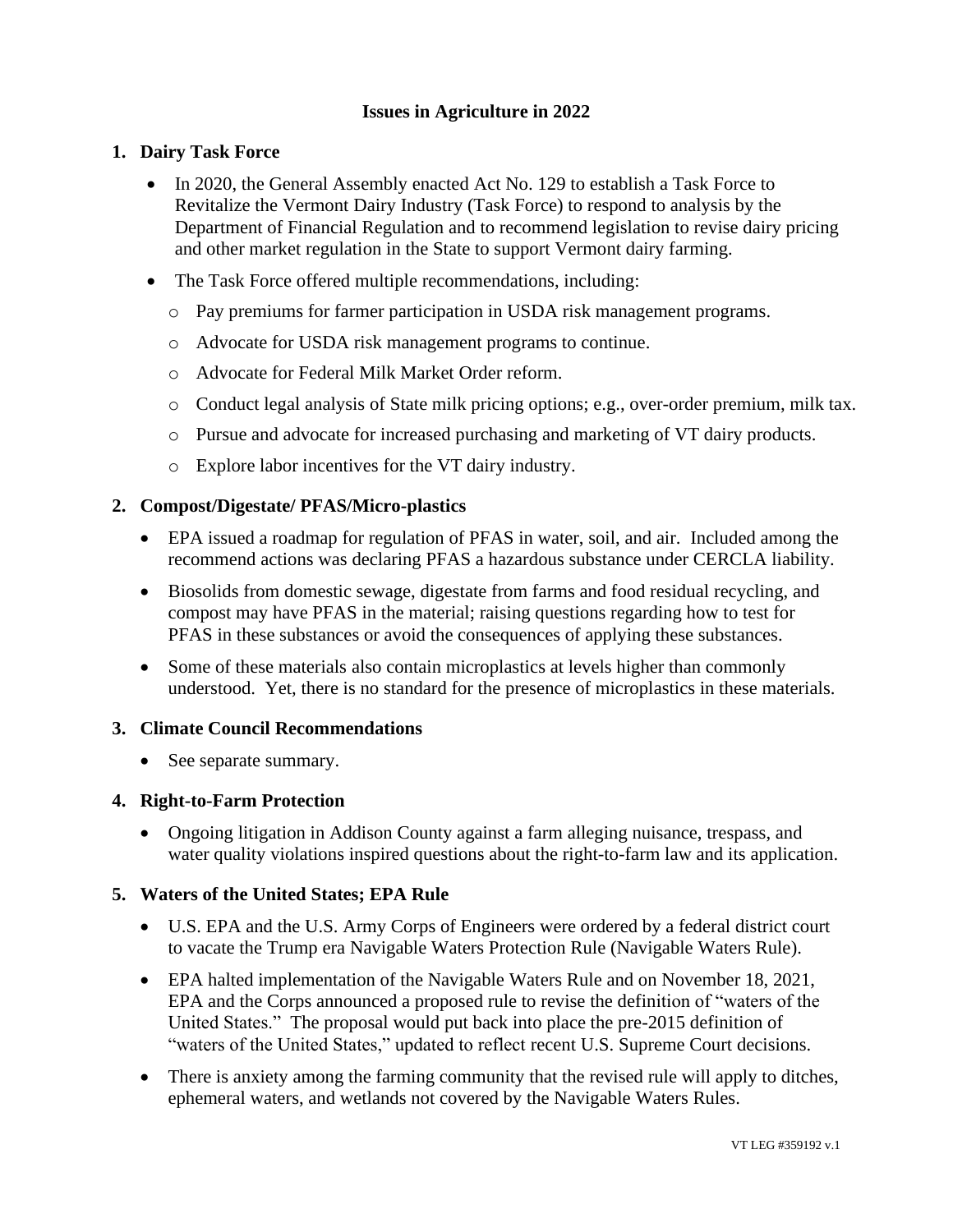## **6. Payment for Ecosystem Services**

- Act No. 83 of 2019 created the "Soil Conservation Practice and Payment for Ecosystem Services Working Group" to recommend financial incentives to encourage farmers to implement agricultural practices that improve soil health, enhance crop resilience, increase carbon storage and stormwater storage capacity, and reduce agricultural runoff.
- The Working Group reported to the General Assembly in 2020, but requested additional time to work on issues. Act No. 129 of 2020 extended the Working Group and renamed it the "Payment for Ecosystem Services and Soil Health Working Group." Revised recommendations are due January 15, 2022.

## **7. Water Quality Funding**

- Unprecedented federal funds have been appropriated to the State, including significant amounts for water quality. However, much of the water quality money will be administered by ANR through the CWSRF and DWSRF programs.
- What is available for farmers? How will ANR and AAFM coordinate fund disbursement?

## **8. Pesticide Litigation/EPA Studies**

- EPA issued biological evaluations on three neonicotinoid pesticides and found that they adversely affected a majority of threatened and endangered species, including pollinators.
- Litigation subsequently was filed against EPA alleging failure to act on a petition to regulate treated seeds as pesticides subject to federal and state rules on labelling and use.

## **9. Slaughter**

- Act 47 report on personal slaughter under animal share agreements.
- Need for additional capacity, modernization, and infrastructure improvement for both slaughter and processing.

## **10. Definition of Farming and Accessory On-Farm Use**

- Issues around what constitutes "farming."
- What qualifies as accessory on-farm use—e.g., restaurant in Woodstock.

### **11. 2023 Farm Bill**

• The Federal Farm Bill is up for reauthorization in 2023, with multiple important substantive and financial assistance programs. Last with Sen. Leahy as senior member.

### **12. African swine fever and highly pathogenic avian influenza**

- African swine fever spread globally in 2021 including to Haiti and Dominican Republic.
- Current environmental and global disease prevalence conditions mirror those in 2015 before the historic U.S. high path avian influenza outbreak.
- Epidemiologists have warned state animal health officials to be vigilant. AAFM updated its AI emergency response plan and is taking steps to respond quickly to other diseases.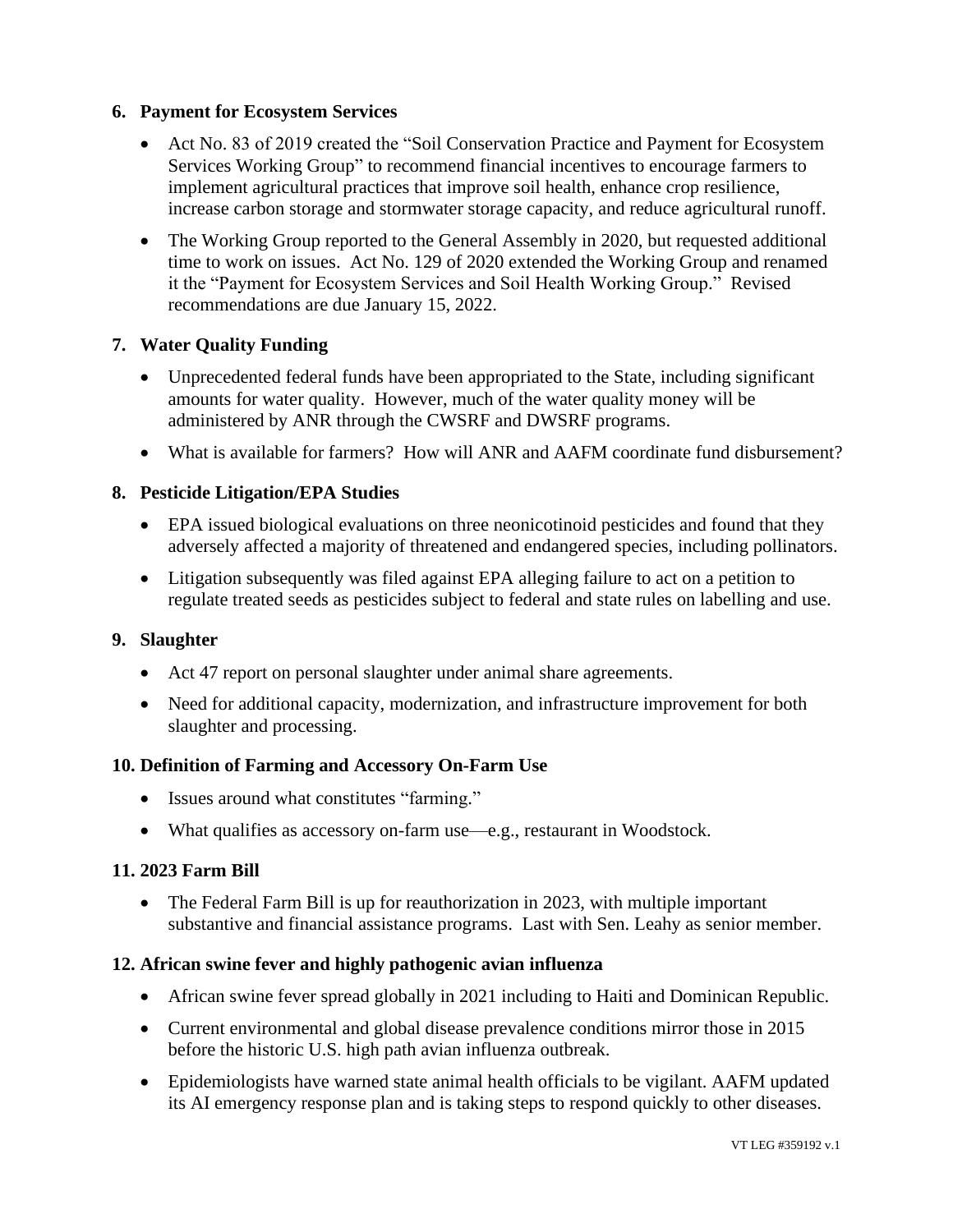# **Initial Climate Council Action Plan: Agricultural Pathway, Strategies, and Actions**

## **Overview**

- To address the objectives of the Global Warming Solutions Act, the Climate Council organized their recommendations in a Climate Action Plan around five areas of action:
	- 1. emissions reductions;
	- 2. building resilience and adaptation in Vermont's natural and working lands;
	- 3. building resilience and adaptation in Vermont's communities and built environment;
	- 4. enhancing carbon sequestration and storage; and
	- 5. cross-cutting pathways.
- The recommendations are further organized into tiers of pathways, strategies, and actions.
- Pathway: A pathway is a high-level means of achieving greenhouse gas emissions reductions or adaptation, resilience, and sequestration goals.
- Strategy: Under each pathway, a suite of strategies has been developed. Strategies are a statement of measurable activity, a benchmark, to be reached in pursuit of the pathway.
- Actions: The "operational" tasks that the State, regional organizations, municipalities, nongovernmental organizations, and Vermonters will undertake to meet pathways and strategies.

# **Action Plan: Agricultural Pathways, Strategies, and Actions**

- Pathway A: Maintain and expand Vermont's natural and working lands' role in the mitigation of climate change through human interventions to reduce the sources and enhance the sinks of greenhouse gases.
- Strategies.
	- i. Leverage, expand, and adapt existing State of Vermont programs that support the agricultural sector's mitigation of climate change through: Prevention of emissions to the atmosphere by conserving existing carbon pools in soils or vegetation, or by reducing emissions of methane (CH4) and nitrous oxide (N2O);
	- ii. Sequestration by increasing the size of existing carbon pools, and thereby extracting carbon dioxide (CO2) from the atmosphere; and
	- iii. Substitution of biological products for fossil fuels or energy-intensive products, thereby reducing CO2 emissions.